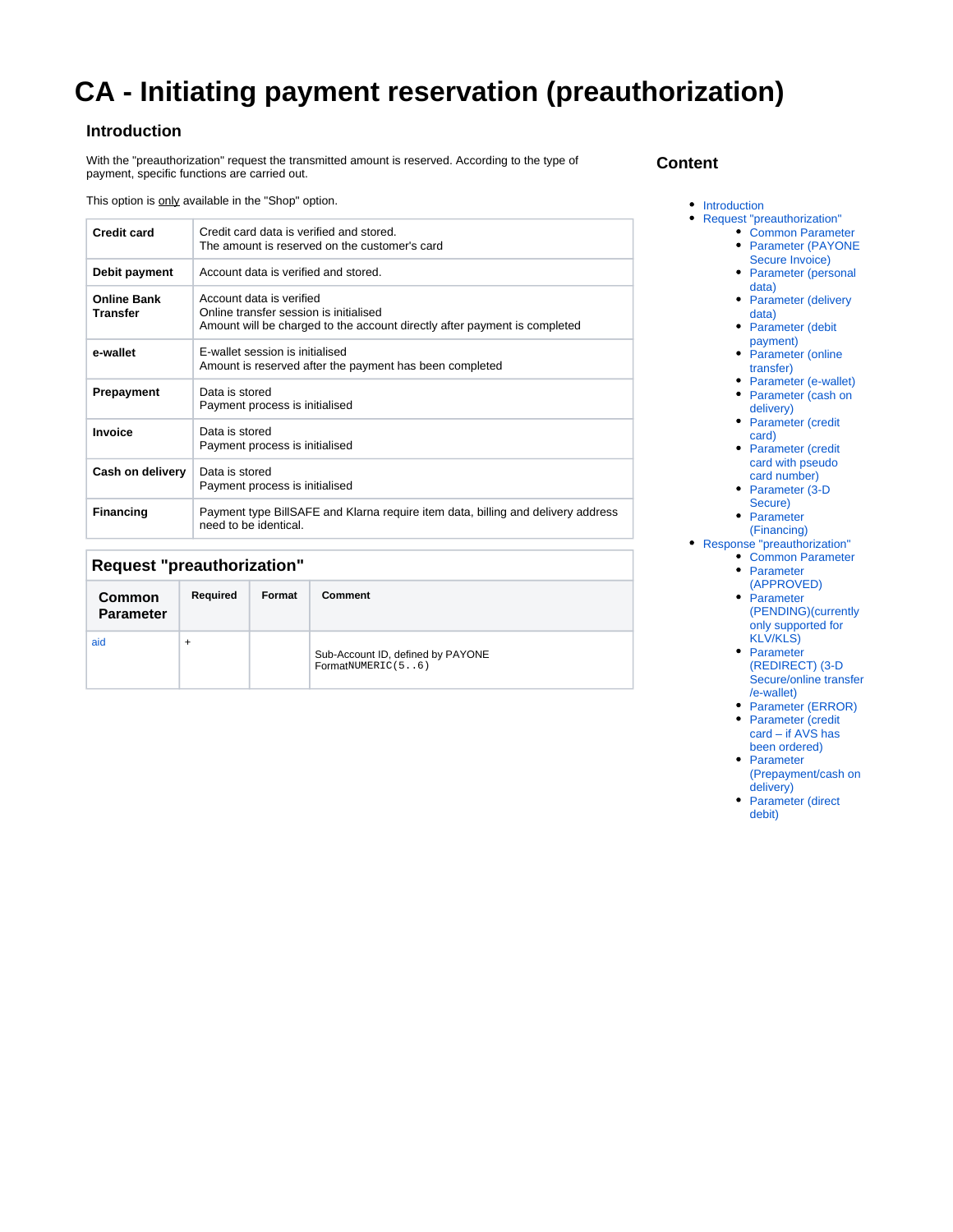| clearingtype | $\ddot{}$ | FormatLIST   |                                                                      |                                                                                                                                                                                                                                                                                                                                                                                                                                      |  |  |
|--------------|-----------|--------------|----------------------------------------------------------------------|--------------------------------------------------------------------------------------------------------------------------------------------------------------------------------------------------------------------------------------------------------------------------------------------------------------------------------------------------------------------------------------------------------------------------------------|--|--|
|              |           | value        | Comment                                                              | <b>Description / Comments</b>                                                                                                                                                                                                                                                                                                                                                                                                        |  |  |
|              |           | elv          | Debit<br>payment                                                     | According to the new regulation on<br>the transfer of funds<br>(Geldtransferverordnung) address<br>data (name, street, zip, city) is<br>mandatory for cross border bank<br>transfers (EEA / EWR), e.g.: CH,<br>SM, MC, PM, JE, GG. This is<br>mandatory from 2017-11-19.<br>Please use request "updateuser" to<br>update customers address data.<br>This means that the whole address<br>for bank transfers needs to be<br>provided. |  |  |
|              |           | CC           | Credit card                                                          |                                                                                                                                                                                                                                                                                                                                                                                                                                      |  |  |
|              |           | rec          | Invoice                                                              |                                                                                                                                                                                                                                                                                                                                                                                                                                      |  |  |
|              |           | cod          | Cash on<br>delivery                                                  | not allowed for vauthorization,<br>createaccess, updateaccess                                                                                                                                                                                                                                                                                                                                                                        |  |  |
|              |           | vor          | Prepayment                                                           | not allowed for vauthorization,<br>createaccess, updateaccess                                                                                                                                                                                                                                                                                                                                                                        |  |  |
|              |           | sb           | Online Bank<br>Transfer                                              | not allowed for vauthorization,<br>createaccess, updateaccess                                                                                                                                                                                                                                                                                                                                                                        |  |  |
|              |           | wlt          | e-wallet                                                             | not allowed for vauthorization,<br>createaccess, updateaccess                                                                                                                                                                                                                                                                                                                                                                        |  |  |
|              |           | fnc          | Financing                                                            | not allowed for vauthorization,<br>createaccess, updateaccess                                                                                                                                                                                                                                                                                                                                                                        |  |  |
|              |           | csh          | Cash or<br>Hybrid<br>Payments                                        | not allowed for vauthorization,<br>createaccess, updateaccess                                                                                                                                                                                                                                                                                                                                                                        |  |  |
|              |           |              |                                                                      |                                                                                                                                                                                                                                                                                                                                                                                                                                      |  |  |
| reference    | $\ddot{}$ | insensitive) | FormatCHAR (120) Permitted Symbols<br>$[0-9][a-z][A-Z], \ldots, -1/$ | Merchant reference number for the payment process (case                                                                                                                                                                                                                                                                                                                                                                              |  |  |
| amount       | $\ddot{}$ |              |                                                                      | Specifies the total gross amount of a payment transaction.                                                                                                                                                                                                                                                                                                                                                                           |  |  |
|              |           |              | of Pound sterling; Öre of Swedish krona.                             | Value is given in smallest currency unit, e.g. Cent of Euro; Pence                                                                                                                                                                                                                                                                                                                                                                   |  |  |
|              |           |              | corresponding booking.                                               | The amount must be less than or equal to the amount of the                                                                                                                                                                                                                                                                                                                                                                           |  |  |
|              |           |              |                                                                      | FormatNUMERIC(110) Permitted values                                                                                                                                                                                                                                                                                                                                                                                                  |  |  |
|              |           |              | max. +/- 19 999 999 99                                               |                                                                                                                                                                                                                                                                                                                                                                                                                                      |  |  |
| currency     | $\ddot{}$ |              | Specifies currency for this transaction                              |                                                                                                                                                                                                                                                                                                                                                                                                                                      |  |  |
|              |           | FormatLIST   |                                                                      | Permitted values ISO 4217<br>(currencies) 3-<br>letter-codes                                                                                                                                                                                                                                                                                                                                                                         |  |  |
|              |           | SamplesEUR   |                                                                      |                                                                                                                                                                                                                                                                                                                                                                                                                                      |  |  |
|              |           |              | USD                                                                  |                                                                                                                                                                                                                                                                                                                                                                                                                                      |  |  |
|              |           |              | GBP                                                                  |                                                                                                                                                                                                                                                                                                                                                                                                                                      |  |  |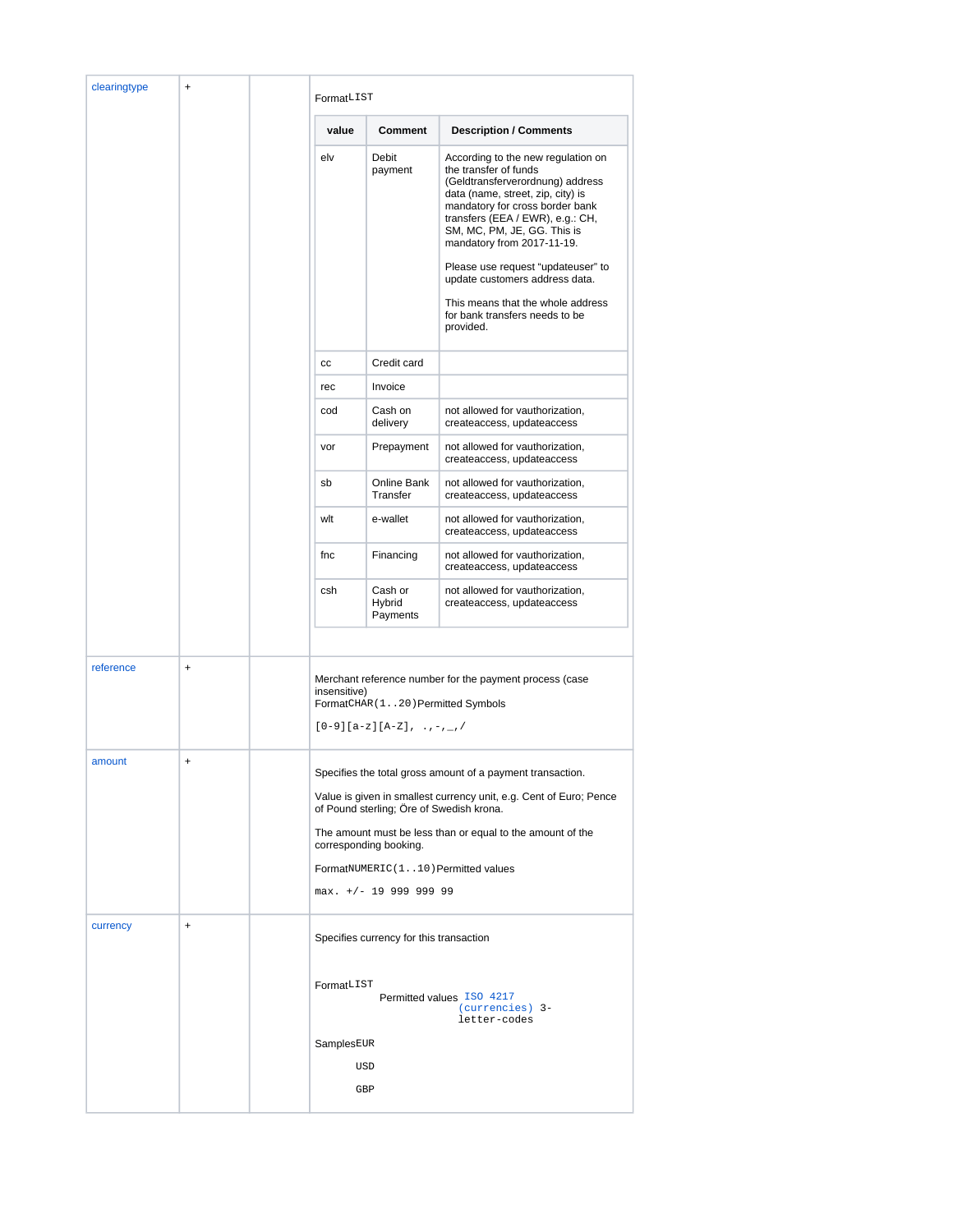<span id="page-2-1"></span><span id="page-2-0"></span>

| param                                    |           |          | Individual parameter (per payment process)<br>FormatCHAR (1255)                                                                                                                                 |                                                                                                                                                                                 |  |  |  |
|------------------------------------------|-----------|----------|-------------------------------------------------------------------------------------------------------------------------------------------------------------------------------------------------|---------------------------------------------------------------------------------------------------------------------------------------------------------------------------------|--|--|--|
| narrative_text                           |           |          |                                                                                                                                                                                                 |                                                                                                                                                                                 |  |  |  |
|                                          |           |          | FormatCHAR(181)                                                                                                                                                                                 | Dynamic text element on account statements                                                                                                                                      |  |  |  |
|                                          |           |          | card statements.                                                                                                                                                                                | (3 lines with 27 characters each) and credit                                                                                                                                    |  |  |  |
|                                          |           |          |                                                                                                                                                                                                 |                                                                                                                                                                                 |  |  |  |
| customer_is_pre<br>sent                  | ÷,        |          | Indicates whether customer is "present" and can enter their data in<br>the shop (=yes). Or customer is not present and can not enter any<br>data (=no).<br>FormatLIST Permitted Valuesyes<br>no |                                                                                                                                                                                 |  |  |  |
| recurrence                               | ä,        |          | FormatLIST                                                                                                                                                                                      | Indicates recurring payments. Currently only supported for PayPal.                                                                                                              |  |  |  |
|                                          |           |          | value                                                                                                                                                                                           | <b>Comments</b>                                                                                                                                                                 |  |  |  |
|                                          |           |          | none                                                                                                                                                                                            | a non recurring payment, i.e. a single authorization<br>which might be captures at once or later in one or<br>multiple charges                                                  |  |  |  |
|                                          |           | oneclick | a form of payment on which the cardholder is<br>authenticated only on the initial transaction. Follow-<br>up transactions are authorized without active<br>interaction of the cardholder        |                                                                                                                                                                                 |  |  |  |
|                                          |           |          | recurring                                                                                                                                                                                       | a recurring payment, which has an a priori defined<br>frequency and limit/threshold                                                                                             |  |  |  |
|                                          |           |          | installm<br>a recurring payment, which has an a priori defined<br>frequency, limit/threshold and end date<br>ent                                                                                |                                                                                                                                                                                 |  |  |  |
| <b>Parameter (PAYONE Secure Invoice)</b> |           |          |                                                                                                                                                                                                 |                                                                                                                                                                                 |  |  |  |
| clearingsubtype                          | $\ddot{}$ |          | Invoice.<br>FormatLIST                                                                                                                                                                          | Only valid with "clearingtype=rec". Used for PAYONE Secure                                                                                                                      |  |  |  |
|                                          |           |          | Value                                                                                                                                                                                           | <b>Comment</b>                                                                                                                                                                  |  |  |  |
|                                          |           |          | <b>POV</b>                                                                                                                                                                                      | PAYONE secure purchase on invoice                                                                                                                                               |  |  |  |
| Parameter (personal data)                |           |          |                                                                                                                                                                                                 |                                                                                                                                                                                 |  |  |  |
| customerid                               |           |          | customer record                                                                                                                                                                                 | Merchant's customer ID, defined by you / merchant to refer to the<br>FormatCHAR (120) Permitted Symbols                                                                         |  |  |  |
|                                          |           |          |                                                                                                                                                                                                 | $[0-9, a-z, A-Z, \ldots, -1, 1]$ "customerid" can be used to<br>identify a customer record.<br>• If "customerid" is used then stored customer data are<br>loaded automatically. |  |  |  |
| userid                                   |           |          |                                                                                                                                                                                                 | PAYONE User ID, defined by PAYONE<br>FormatNUMERIC(612)                                                                                                                         |  |  |  |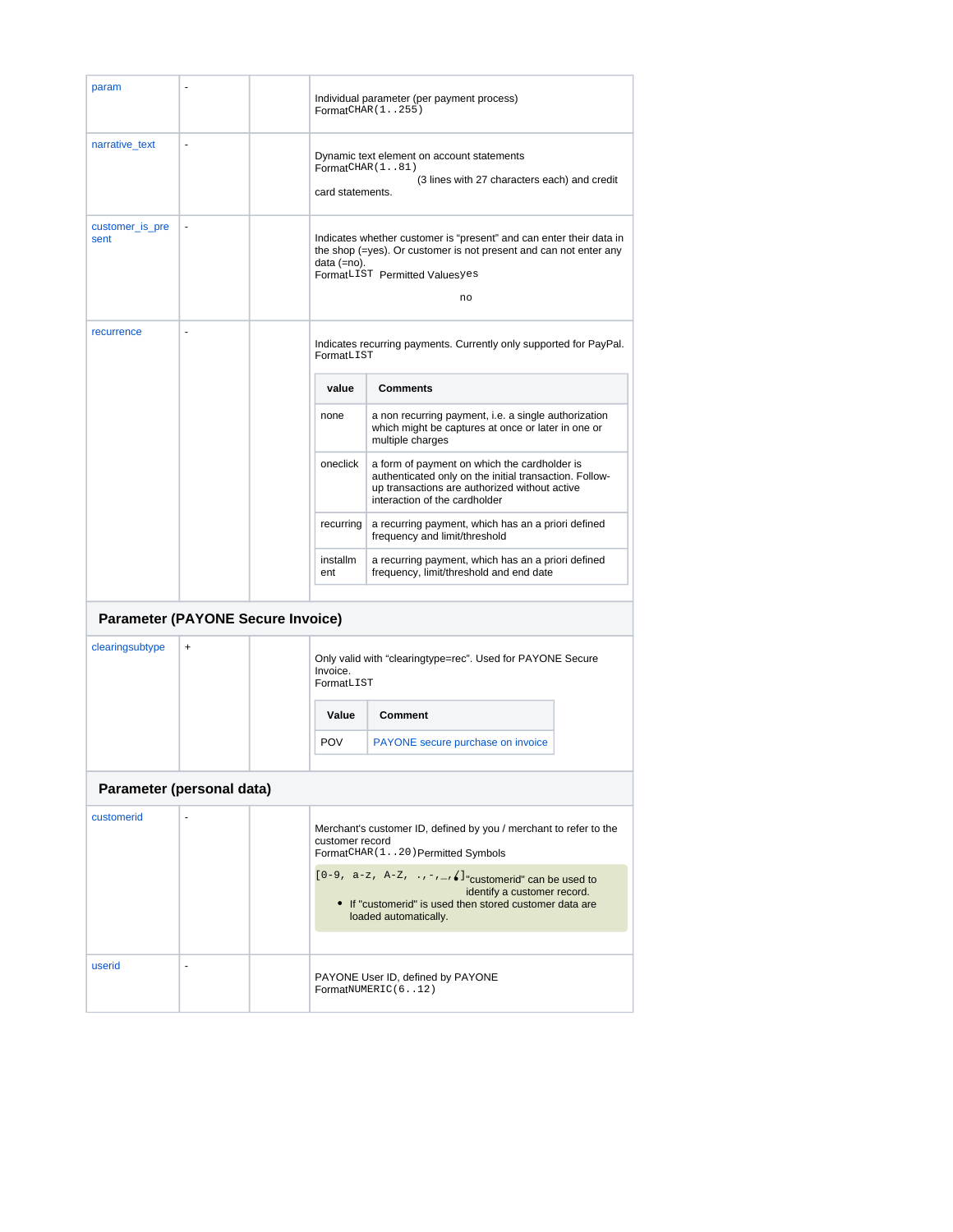| businessrelation | o                            | Value specifies business relation between merchant and customer<br>FormatLIST                                                                                                              |                                                                                                                     |  |  |  |
|------------------|------------------------------|--------------------------------------------------------------------------------------------------------------------------------------------------------------------------------------------|---------------------------------------------------------------------------------------------------------------------|--|--|--|
|                  |                              | value                                                                                                                                                                                      | <b>Comment</b>                                                                                                      |  |  |  |
|                  |                              | b <sub>2c</sub>                                                                                                                                                                            | Indicates business to private customer                                                                              |  |  |  |
|                  |                              | b <sub>2</sub> b                                                                                                                                                                           | indicates business to business customer (company)                                                                   |  |  |  |
| salutation       | ÷,                           | The customer's salutation<br>FormatCHAR(1.10)                                                                                                                                              |                                                                                                                     |  |  |  |
| title            | ÷,                           | Title of the customer<br>FormatCHAR(120)SamplesDr<br>Prof.<br>$Dr.-Ing.$                                                                                                                   |                                                                                                                     |  |  |  |
| firstname        | $\mathsf{o}$                 | First name of customer; optional if company is used, i.e.: you may<br>use<br>• "company"<br>• or "lastname"<br>• or "firstname" plus "lastname"<br>FormatCHAR(1.50)                        |                                                                                                                     |  |  |  |
| lastname         | $\ddot{}$                    | Last name of customer; optional if company is used, i.e.: you may<br>use<br>• "company"<br>• or "lastname"<br>• or "firstname" plus "lastname"<br>FormatCHAR (250)                         |                                                                                                                     |  |  |  |
| company          | $\blacksquare$               | Company name of customer; The company name is optional if<br>lastname is used, i.e.: you may use<br>• "company"<br>• or "lastname"<br>• or "firstname" plus "lastname"<br>FormatCHAR (250) |                                                                                                                     |  |  |  |
| street           | $\qquad \qquad \blacksquare$ |                                                                                                                                                                                            | Street number and name (required: at least one character)<br>FormatCHAR(150)                                        |  |  |  |
| addressaddition  | $\blacksquare$               | customer.                                                                                                                                                                                  | Specifies an additional address line for the invoice address of the<br>FormatCHAR(150)Samples7th floor<br>c/o Maier |  |  |  |
| zip              | $\blacksquare$               | Postcode                                                                                                                                                                                   | FormatCHAR(210) Permitted Symbols [0-9] [A-Z] [a-z] [<br>$_{-}$ . -/ ]                                              |  |  |  |
| city             | $\overline{\phantom{a}}$     | City of customer                                                                                                                                                                           | FormatCHAR (250)                                                                                                    |  |  |  |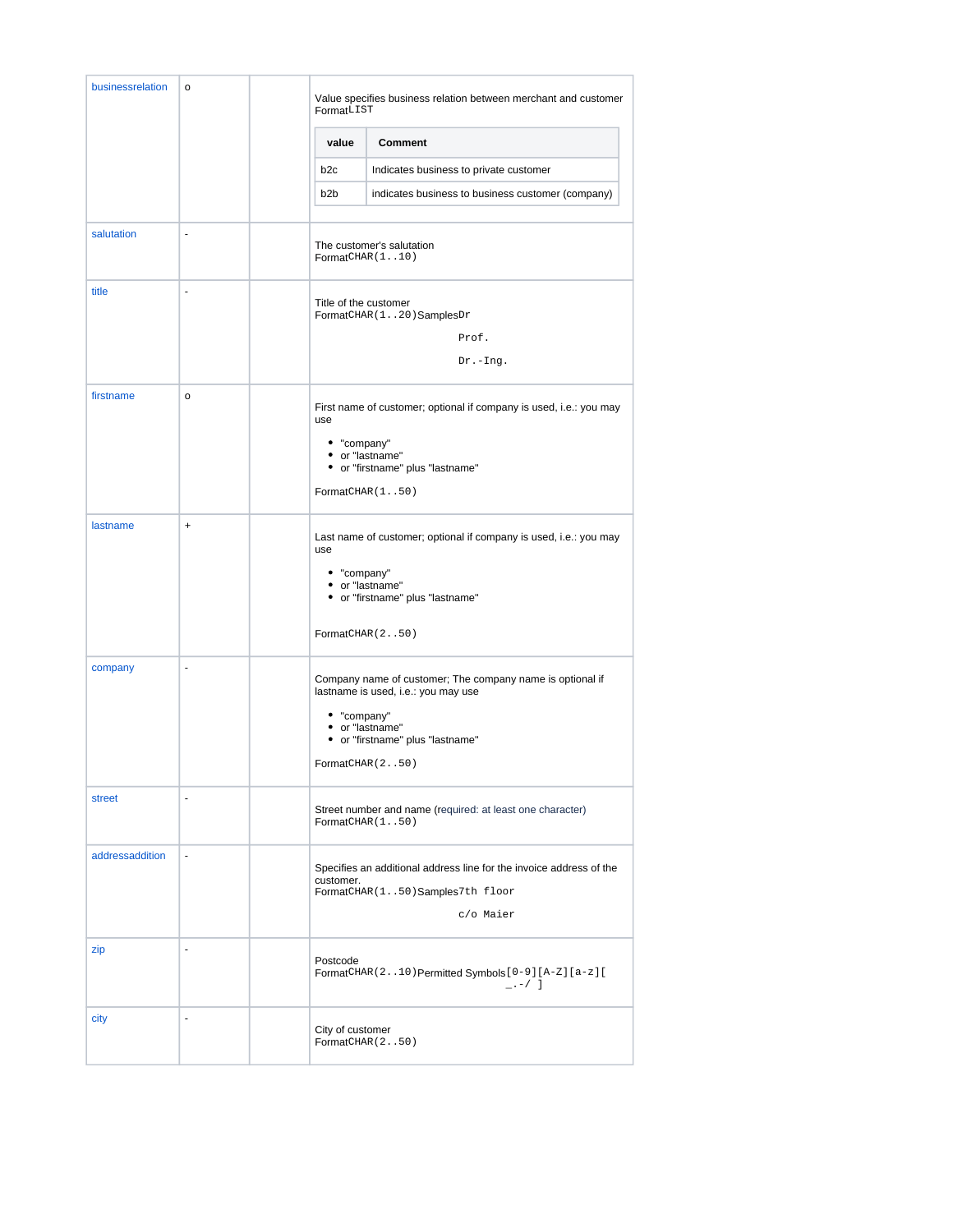| country         | $\ddot{}$                    | Specifies country of address for the customer<br>FormatLIST<br>Permitted values ISO 3166 2-<br>letter-codes<br>SamplesDE<br>GB.<br>$\text{us}_{\text{o}}^{\text{S}}$<br>m<br>e countries require additional information in parameter "state"                                                                                                           |
|-----------------|------------------------------|--------------------------------------------------------------------------------------------------------------------------------------------------------------------------------------------------------------------------------------------------------------------------------------------------------------------------------------------------------|
| state           | ÷,                           | Specifies state / region of country for the customer.<br>"state" is required for these countries: US, CA, CN, JP, MX, BR,<br>AR, ID, TH, IN and must not be used for all other countries.<br>FormatLIST<br>Permitted values ISO 3166-2 States<br>$(\text{regions})$ 2-<br>Samples US<br>letter-codes<br>AKSamples CAAB<br>AL<br>BC<br>AR               |
| email           | ÷,                           | email-address of customer<br>FormatCHAR (5254) Permitted SymbolsRFC 5322                                                                                                                                                                                                                                                                               |
| telephonenumber | $\blacksquare$               | Phone number of customer<br>FormatCHAR(1.30)                                                                                                                                                                                                                                                                                                           |
| birthday        | $\blacksquare$               | Date of birth of customer<br>FormatDATE(8), YYYYMMDDSamples20190101<br>19991231                                                                                                                                                                                                                                                                        |
| language        |                              | Language indicator (ISO 639) to specify the language that should<br>be presented to the customer (e.g. for error messages, frontend<br>display).<br>If the language is not transferred, the browser language will be<br>used. For a non-supported language English will be used.<br>FormatLIST Permitted values ISO 639-1 (Language)<br>2-letter-codes |
| vatid           | ٠                            | VAT identification number. Used for b2b transactions to indicate<br>VAT number of customer.<br>FormatCHAR(1.50)                                                                                                                                                                                                                                        |
| qender          | ٠                            | Gender of customer (female / male / diverse*)<br>FormatLIST Permitted valuesf<br>* currently not in use<br>m<br>d                                                                                                                                                                                                                                      |
| personalid      | $\blacksquare$               | Person specific numbers or characters, e.g. number of passport /<br>ID card<br>FormatCHAR(132)Permitted Symbols [0-9] [A-Z] [a-z] [<br>$+-./()$ ]                                                                                                                                                                                                      |
| ip              | $\qquad \qquad \blacksquare$ | Customer's IP-V4-address (123.123.123.123) or IP-V6-address<br>FormatCHAR(1.39)                                                                                                                                                                                                                                                                        |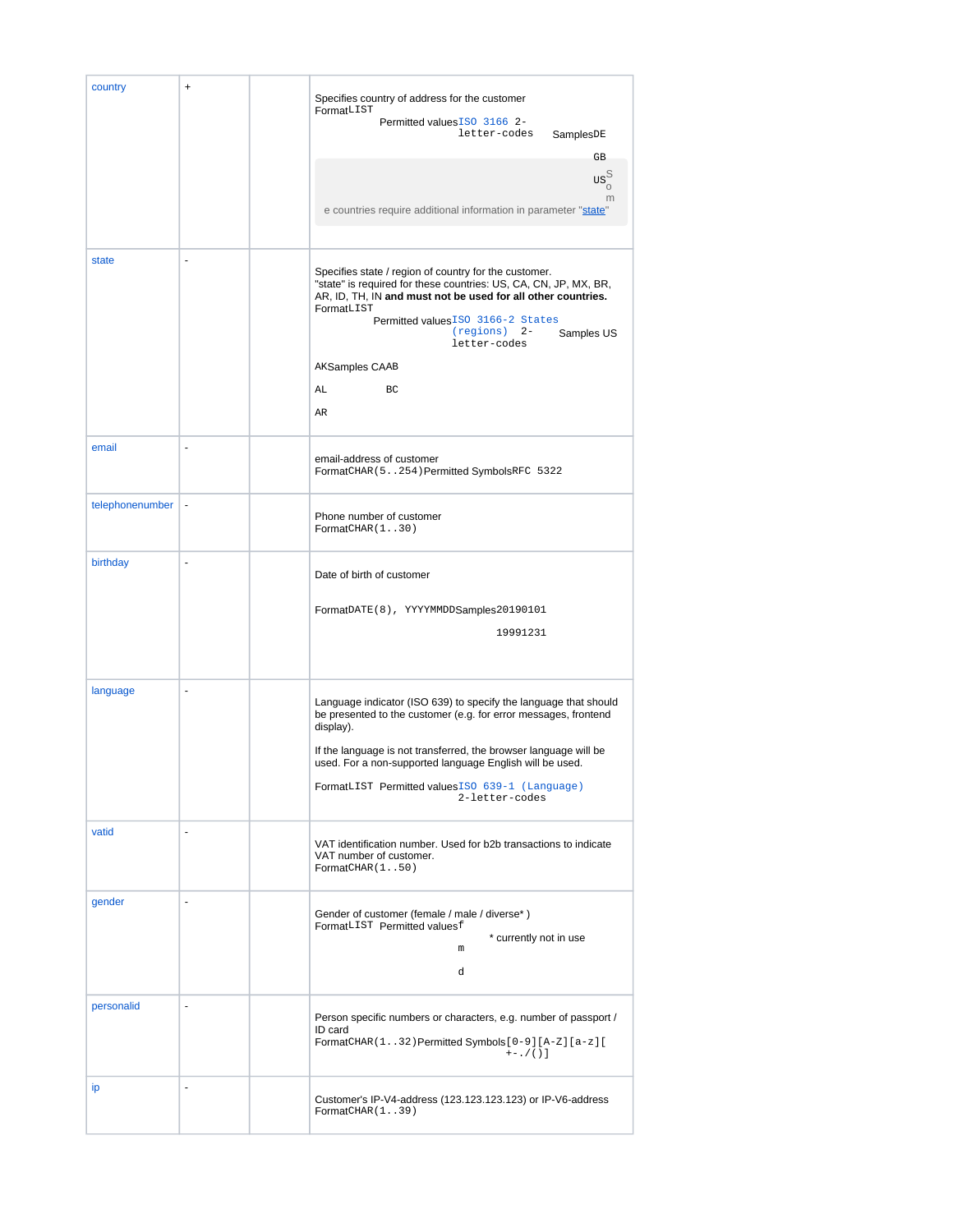<span id="page-5-1"></span><span id="page-5-0"></span>

| Parameter (delivery data)    |    |  |                                                                                                                                                                                                                                                                                                                                                                                        |  |  |
|------------------------------|----|--|----------------------------------------------------------------------------------------------------------------------------------------------------------------------------------------------------------------------------------------------------------------------------------------------------------------------------------------------------------------------------------------|--|--|
| shipping_firstna<br>me       |    |  | First name of delivery address<br>FormatCHAR(150)                                                                                                                                                                                                                                                                                                                                      |  |  |
| shipping_lastname -          |    |  | Surname of delivery address<br>FormatCHAR(150)                                                                                                                                                                                                                                                                                                                                         |  |  |
| shipping_compa<br>ny         | ۰  |  | Company Name of the delivery address<br>FormatCHAR (250)                                                                                                                                                                                                                                                                                                                               |  |  |
| shipping_street              | ÷  |  | Street number and name of delivery address<br>FormatCHAR (250)                                                                                                                                                                                                                                                                                                                         |  |  |
| shipping_zip                 | ÷, |  | Postcode of delivery address<br>FormatCHAR (210) Permitted Symbols<br>$[0-9][A-Z][a-z][$                                                                                                                                                                                                                                                                                               |  |  |
| shipping_addres<br>saddition | ÷, |  | Specifies an additional address line for the delivery address of the<br>customer, e.g. "7th floor", "c/o Maier".<br>FormatCHAR(1.50)                                                                                                                                                                                                                                                   |  |  |
| shipping_city                | ä, |  | City of delivery address<br>FormatCHAR (250)                                                                                                                                                                                                                                                                                                                                           |  |  |
| shipping_state               | o  |  | Specifies state of country of delivery address for the customer<br>"shipping_state" is required for these countries: US, CA, CN, JP,<br>MX, BR, AR, ID, TH, IN (if shipping_country is given) and must<br>not be used in all other countries.<br>FormatLIST<br>Permitted values ISO 3166-2 States<br>$(\text{regions})$ 2-<br>Samples US<br>letter-codes<br>AKSamples CAAB<br>AL<br>BC |  |  |
|                              |    |  | AR                                                                                                                                                                                                                                                                                                                                                                                     |  |  |
| shipping_country             | ÷, |  | Specifies country of delivery address for the customer<br>FormatLIST Permitted values ISO 3166 2-<br>SamplesDE<br>letter-codes<br>GB <sub>S</sub><br>$\mathrm{us}^{\mathrm{o}}_{\mathrm{m}}$<br>countries require additional information in parameter shipping<br>state                                                                                                                |  |  |
| Parameter (debit payment)    |    |  |                                                                                                                                                                                                                                                                                                                                                                                        |  |  |
| iban                         | o  |  | IBAN to be used for payment or to be checked<br>FormatCHAR (1034) Permitted Symbols [0-9] [A-Z]                                                                                                                                                                                                                                                                                        |  |  |
| bic                          | o  |  | Bank Identifier Code to be used for payment or to be checked<br>Format<br>CHAR(8 or 11) Only capital letters and digits,<br>no spaces<br>Permitted Symbols [ 0-9 ] [ A-Z ] BIC is optional for all Bank<br>transfers within SEPA. For<br>Accounts from Banks outside of SEPA, BIC is still required.                                                                                   |  |  |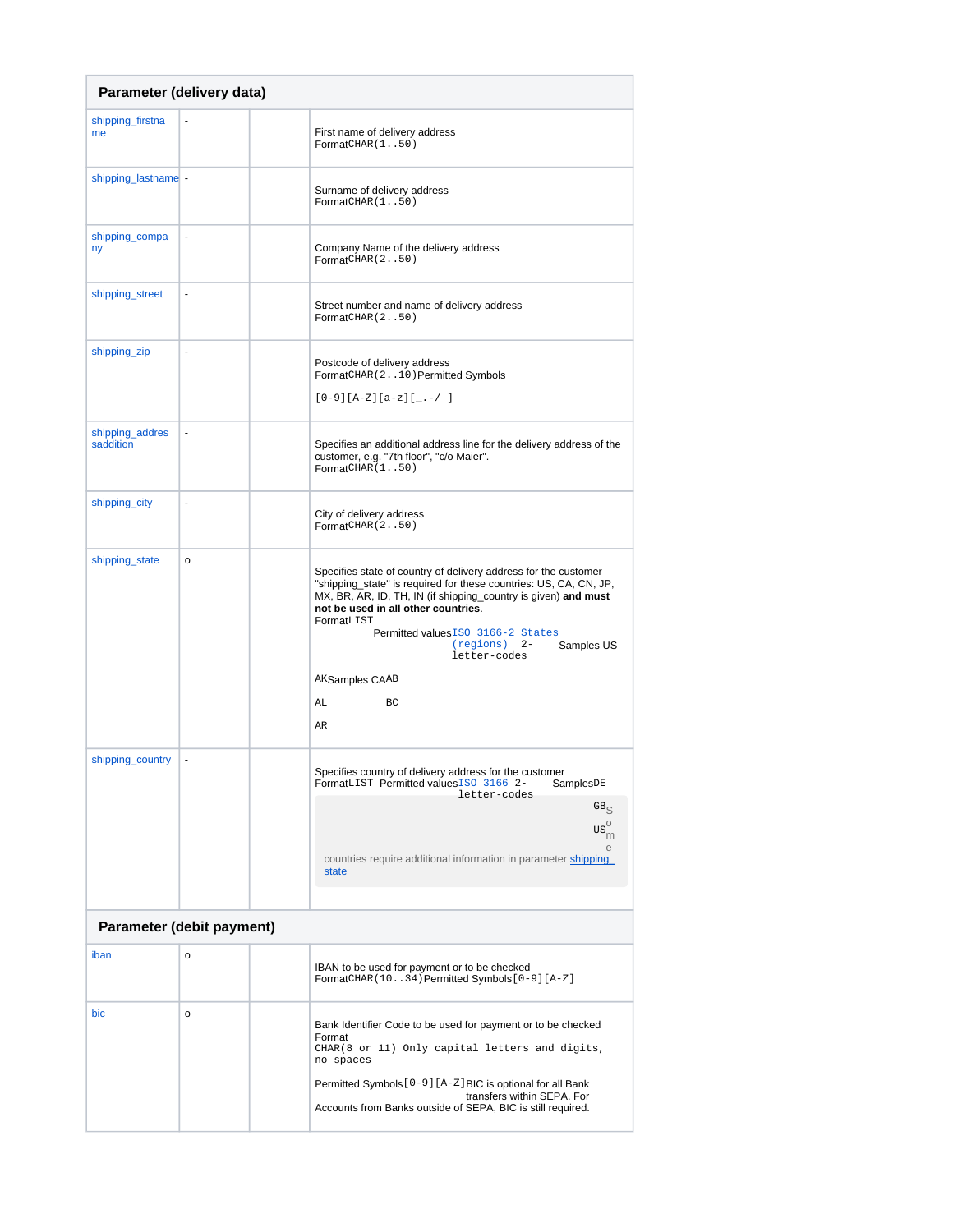<span id="page-6-0"></span>

| bankcountry                 | o        | Account type/ country for use with BBAN (i.e. bankcode,<br>bankaccount): DE<br>DE: Mandatory with bankcode, bankaccount, optional with IBAN<br>For other countries than DE please use IBAN or IBAN/BIC<br>FormatLIST                           |
|-----------------------------|----------|------------------------------------------------------------------------------------------------------------------------------------------------------------------------------------------------------------------------------------------------|
| bankaccount                 | $\Omega$ | Account number (BBAN)<br>• DE: bankcountry, bankcode and bankaccount may be used.<br>Then IBAN will be generated by PAYONE platform and used<br>for SEPA transactions.<br>• Not DE: Please use IBAN or IBAN / BIC.<br>FormatNUMERIC(110)       |
| bankcode                    | o        | Sort code (BBAN) (only in DE)<br>• DE: bankcountry, bankcode and bankaccount may be used.<br>Then IBAN will be generated by PAYONE platform and used<br>for SEPA transactions.<br>. Not DE: Please use IBAN or IBAN / BIC.<br>FormatNUMERIC(8) |
| bankaccounthold<br>er       | o        | Account holder<br>FormatCHAR(1.50)                                                                                                                                                                                                             |
| mandate identifi<br>cation  | o        | A SEPA mandate can be created if a payment is initiated (amount<br>> 0). Can be used to enforce a merchant specific mandate<br>identification. The mandate_identification has to be unique.<br>FormatCHAR (135) Permitted Symbols              |
|                             |          | $[A-Z, a-z, 0-9, +, -, . , (,) ]$ If the mandate_identification is<br>not set PAYONE will create an<br>unique mandate identification (pattern: PO-nnnnnnnnnn).                                                                                 |
|                             |          |                                                                                                                                                                                                                                                |
|                             |          | PPS (PAYONE Payment Service): This parameter must not<br>be used! For PPS the PAYONE platform defines the<br>mandate identification                                                                                                            |
|                             |          |                                                                                                                                                                                                                                                |
| Parameter (online transfer) |          |                                                                                                                                                                                                                                                |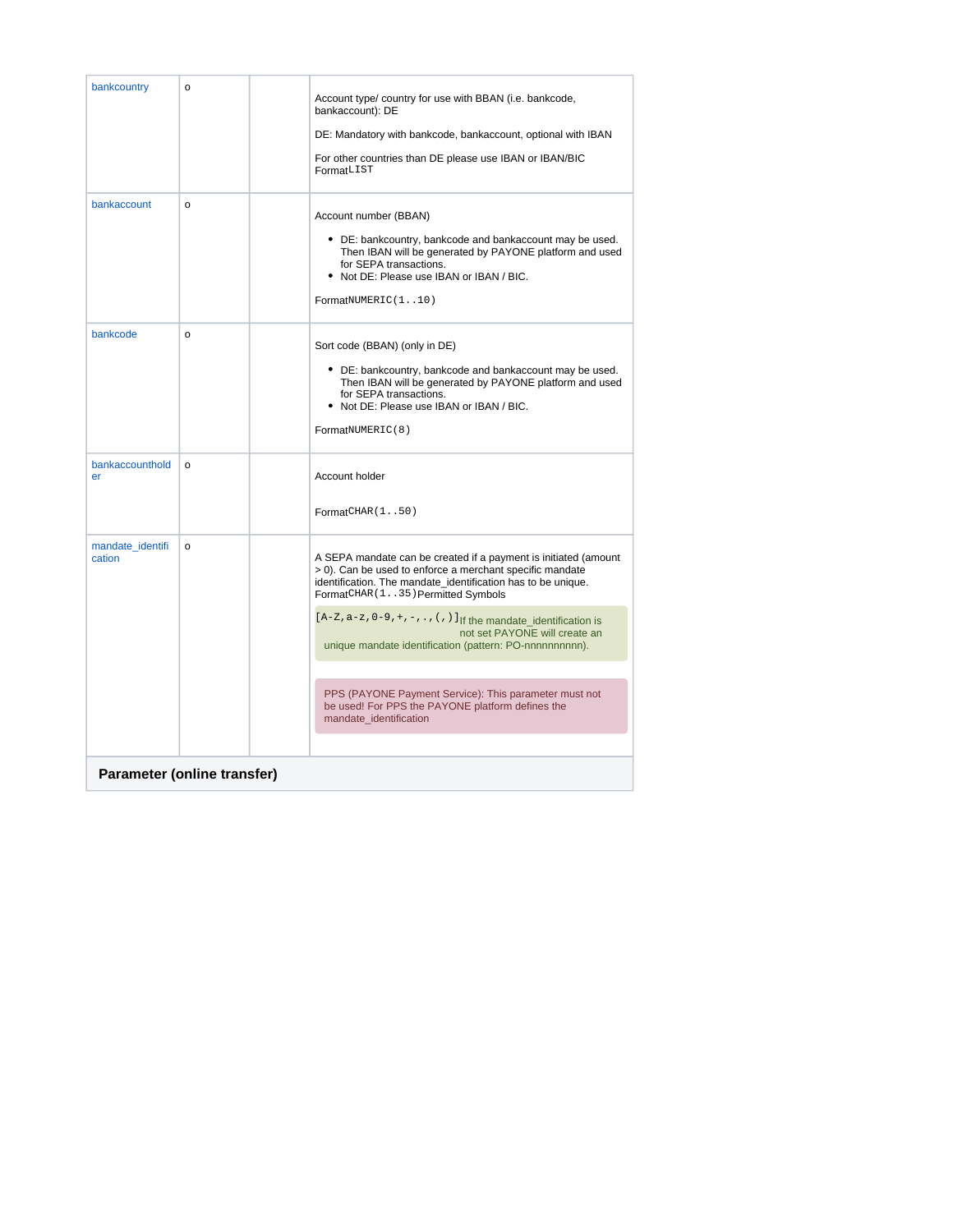| onlinebanktransf<br>ertype | $\ddot{}$ |         | FormatLIST                                                                                                                                                                                                                                                                                           |                                                       |                       |                       |                 |  |
|----------------------------|-----------|---------|------------------------------------------------------------------------------------------------------------------------------------------------------------------------------------------------------------------------------------------------------------------------------------------------------|-------------------------------------------------------|-----------------------|-----------------------|-----------------|--|
|                            |           |         | Value                                                                                                                                                                                                                                                                                                | Comment                                               | Server-<br><b>API</b> | Client-<br><b>API</b> | <b>Frontend</b> |  |
|                            |           |         | <b>BCT</b>                                                                                                                                                                                                                                                                                           | Bancontact                                            | $\bm{\bm{\omega}}$    | $\bullet$             | 0               |  |
|                            |           |         | <b>EPS</b>                                                                                                                                                                                                                                                                                           | eps - online<br>transfer (AT)                         | $\bm{\bm\omega}$      | $\boldsymbol{\omega}$ | Ø               |  |
|                            |           |         | GPY                                                                                                                                                                                                                                                                                                  | giropay (DE)                                          | Ø                     | Ø                     | ◙               |  |
|                            |           |         | IDL                                                                                                                                                                                                                                                                                                  | iDEAL (NL)                                            | Ø                     | Ø                     | ◙               |  |
|                            |           |         | <b>MBC</b>                                                                                                                                                                                                                                                                                           | Multibanco                                            | Ø                     | Ø                     | $\bullet$       |  |
|                            |           |         | <b>MYB</b>                                                                                                                                                                                                                                                                                           | MyBank                                                | Ø                     | Ø                     | $\bullet$       |  |
|                            |           |         | P24                                                                                                                                                                                                                                                                                                  | Przelewy24 (PL)                                       | Ø                     | Ø                     | $\bullet$       |  |
|                            |           |         | <b>PFF</b>                                                                                                                                                                                                                                                                                           | PostFinance E-<br>Finance (CH)                        | Ø                     | $\boldsymbol{\omega}$ | ◙               |  |
|                            |           |         | <b>PFC</b>                                                                                                                                                                                                                                                                                           | <b>PostFinance Card</b><br>(CH)                       | Ø                     | Ø                     | $\bullet$       |  |
|                            |           |         | <b>PNT</b>                                                                                                                                                                                                                                                                                           | <b>SOFORT</b><br>Uberweisung                          | $\boldsymbol{\omega}$ | $\bullet$             | ◙               |  |
|                            |           |         | <b>TRL</b>                                                                                                                                                                                                                                                                                           | Trustly                                               | Ø                     | Ø                     |                 |  |
|                            |           |         | <b>VKP</b>                                                                                                                                                                                                                                                                                           | Verkkopankki                                          | $\boldsymbol{\omega}$ | Ø                     | ●               |  |
|                            |           |         |                                                                                                                                                                                                                                                                                                      |                                                       |                       |                       |                 |  |
| bankcountry                | $\ddot{}$ | Default |                                                                                                                                                                                                                                                                                                      | Account type/ country (DE, AT, CH, NL, PL)            |                       |                       |                 |  |
| bic                        | o         |         | Bank Identifier Code to be used for payment or to be checked<br>Format<br>CHAR(8 or 11) Only capital letters and digits,<br>no spaces<br>Permitted Symbols [ 0-9 ] [ A-Z ] BIC is optional for all Bank<br>transfers within SEPA. For<br>Accounts from Banks outside of SEPA, BIC is still required. |                                                       |                       |                       |                 |  |
|                            |           |         | Bank Identifier Code to be used for payment or to be checked<br>Format<br>CHAR(8 or 11) Only capital letters and digits,<br>no spaces<br>Permitted Symbols [ 0-9 ] [ A-Z ] BIC is optional for all Bank<br>transfers within SEPA. For<br>Accounts from Banks outside of SEPA, BIC is still required. |                                                       |                       |                       |                 |  |
| bankaccount                | o         |         | Account number (BBAN)<br>• DE: bankcountry, bankcode and bankaccount may be used.<br>Then IBAN will be generated by PAYONE platform and used<br>for SEPA transactions.<br>• Not DE: Please use IBAN or IBAN / BIC.<br>FormatNUMERIC(110)                                                             |                                                       |                       |                       |                 |  |
| bankcode                   | o         |         | Sort code (BBAN) (only in DE)<br>• DE: bankcountry, bankcode and bankaccount may be used.<br>Then IBAN will be generated by PAYONE platform and used<br>for SEPA transactions.<br>• Not DE: Please use IBAN or IBAN / BIC.<br>FormatNUMERIC(8)                                                       |                                                       |                       |                       |                 |  |
| bankgrouptype              | o         |         | FormatLIST                                                                                                                                                                                                                                                                                           | Issuer of Online-Bank-Transfer used for iDEAL and EPS |                       |                       |                 |  |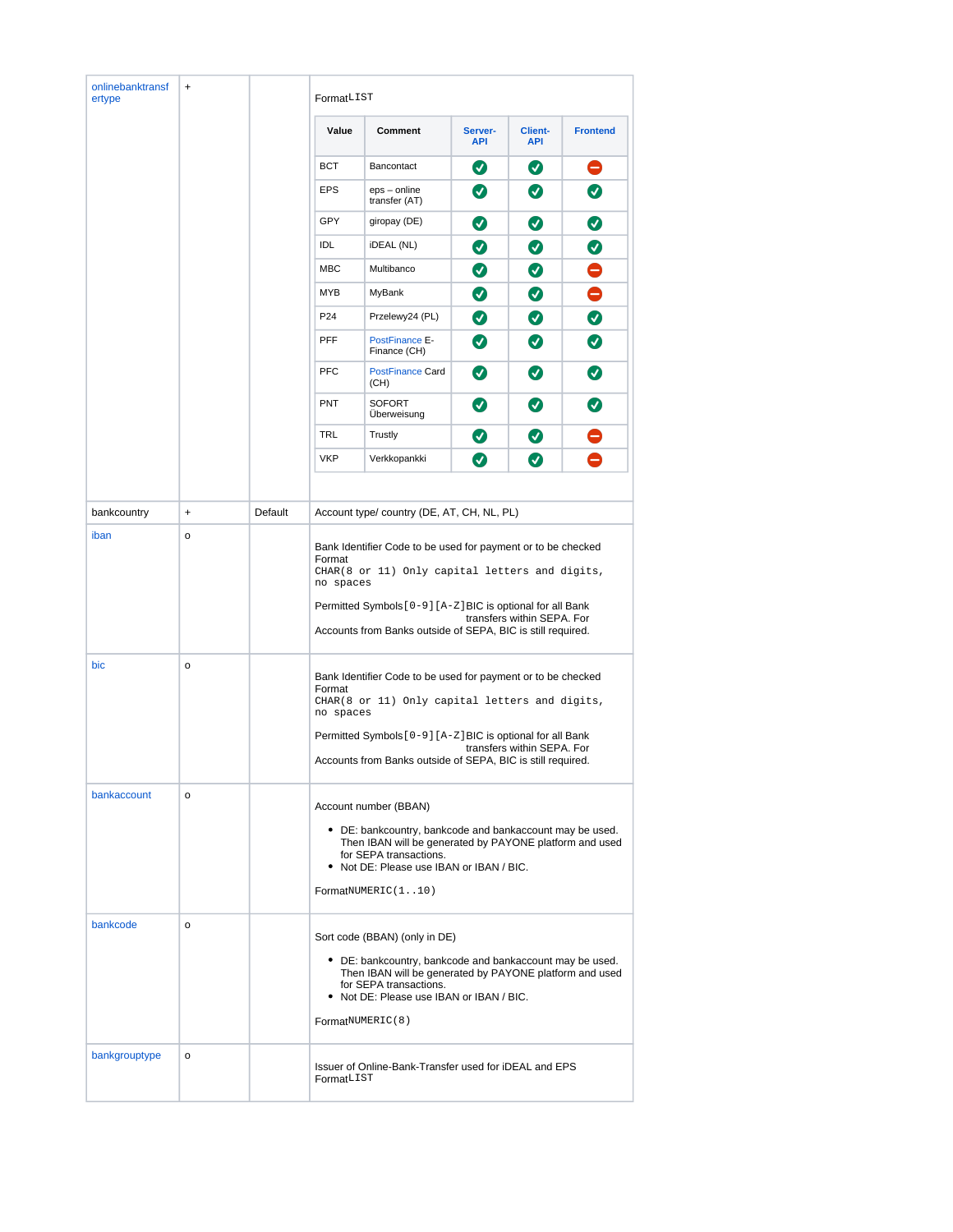<span id="page-8-0"></span>

| successurl           | $\ddot{}$ |                                                                                                         | URL for "payment successful"<br>FormatCHAR (2255) Scheme        |                       |                              |                                   |  |  |
|----------------------|-----------|---------------------------------------------------------------------------------------------------------|-----------------------------------------------------------------|-----------------------|------------------------------|-----------------------------------|--|--|
|                      |           | <scheme>://<host>/<path></path></host></scheme>                                                         |                                                                 |                       |                              |                                   |  |  |
|                      |           | <scheme>://<host>/<path>?<query></query></path></host></scheme>                                         |                                                                 |                       |                              |                                   |  |  |
|                      |           |                                                                                                         |                                                                 |                       |                              |                                   |  |  |
|                      |           | scheme-pattern: [a-zA-Z]{1}[a-<br>$zA-Z0-9$ ] $\{1,9\}$                                                 |                                                                 |                       |                              |                                   |  |  |
| errorurl             | $\ddot{}$ | URL for "faulty payment"<br>FormatCHAR (2255) Scheme<br><scheme>://<host>/<path></path></host></scheme> |                                                                 |                       |                              |                                   |  |  |
|                      |           |                                                                                                         | <scheme>://<host>/<path>?<query></query></path></host></scheme> |                       |                              |                                   |  |  |
|                      |           | $zA-Z0-9$ ] ${1,9}$                                                                                     | scheme-pattern: [a-zA-Z]{1}[a-                                  |                       |                              |                                   |  |  |
| backurl              | $\ddot{}$ | URL for "Back" or "Cancel"<br>FormatCHAR (2255) Scheme                                                  |                                                                 |                       |                              |                                   |  |  |
|                      |           |                                                                                                         | <scheme>://<host>/<path></path></host></scheme>                 |                       |                              |                                   |  |  |
|                      |           |                                                                                                         | <scheme>://<host>/<path>?<query></query></path></host></scheme> |                       |                              |                                   |  |  |
|                      |           |                                                                                                         |                                                                 |                       |                              |                                   |  |  |
|                      |           | $zA-Z0-9$ ] $\{1,9\}$                                                                                   | scheme-pattern: [a-zA-Z]{1}[a-                                  |                       |                              |                                   |  |  |
| Parameter (e-wallet) |           |                                                                                                         |                                                                 |                       |                              |                                   |  |  |
| wallettype           | $\ddot{}$ | FormatLIST                                                                                              | Used with "clearingtype=wlt" to identify wallet payment types   |                       |                              |                                   |  |  |
|                      |           |                                                                                                         |                                                                 |                       |                              |                                   |  |  |
|                      |           | Value                                                                                                   | Comment                                                         | Server-<br><b>API</b> | <b>Client-</b><br><b>API</b> | <b>Channel</b><br><b>Frontend</b> |  |  |
|                      |           | <b>ALP</b>                                                                                              | <b>Alipay</b>                                                   | $\bullet$             | $\bullet$                    | $\bullet$                         |  |  |
|                      |           | AMZ                                                                                                     | Amazon<br><b>Payments</b>                                       | $\bullet$             | $\boldsymbol{\omega}$        | $\bullet$                         |  |  |
|                      |           | <b>MPA</b>                                                                                              | Masterpass<br>(Deprecated)                                      | Ø                     | Ø                            |                                   |  |  |
|                      |           | <b>PDT</b>                                                                                              | paydirekt                                                       | ◙                     | ◙                            | ◙                                 |  |  |
|                      |           |                                                                                                         |                                                                 |                       |                              |                                   |  |  |
|                      |           | PPE                                                                                                     | PayPal                                                          | ◙                     | ◙                            | $\bullet$                         |  |  |
|                      |           | <b>PSC</b>                                                                                              | paysafecard                                                     | $\bullet$             | $\bullet$                    | $\bullet$                         |  |  |
|                      |           | QIW                                                                                                     | Qiwi                                                            | ◙                     | ◙                            |                                   |  |  |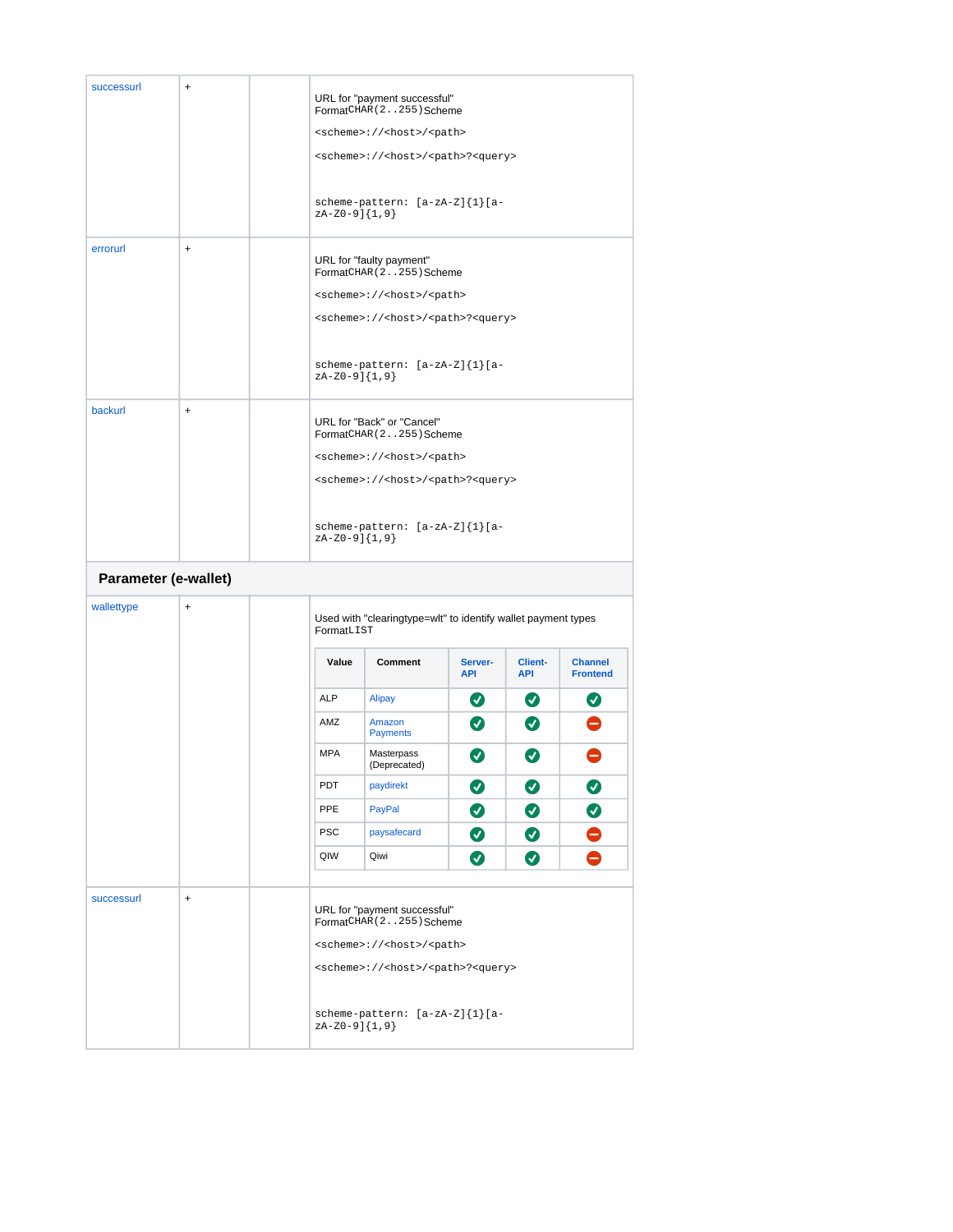| errorurl<br>backurl | $\ddot{}$<br>$\ddot{}$ | URL for "faulty payment"<br>FormatCHAR (2255) Scheme<br><scheme>://<host>/<path><br/><scheme>://<host>/<path>?<query><br/>scheme-pattern: [a-zA-Z]{1}[a-<br/><math>zA-Z0-9</math>] <math>\{1,9\}</math><br/>URL for "Back" or "Cancel"<br/>FormatCHAR (2255) Scheme<br/><scheme>://<host>/<path><br/><scheme>://<host>/<path>?<query><br/>scheme-pattern: <math>[a-zA-Z]{1} [a-</math><br/>zA-Z0-9]{1,9}</query></path></host></scheme></path></host></scheme></query></path></host></scheme></path></host></scheme> |                                                                                    |                                                                                                                                                                                                  |  |  |
|---------------------|------------------------|----------------------------------------------------------------------------------------------------------------------------------------------------------------------------------------------------------------------------------------------------------------------------------------------------------------------------------------------------------------------------------------------------------------------------------------------------------------------------------------------------------------------|------------------------------------------------------------------------------------|--------------------------------------------------------------------------------------------------------------------------------------------------------------------------------------------------|--|--|
| it[n]               | o                      | FormatLIST Array<br>it[n]<br>goods<br>shipment<br>handling<br>voucher                                                                                                                                                                                                                                                                                                                                                                                                                                                | <b>Comments</b><br>Goods<br>Shipping charges<br>Handling fee<br>Voucher / discount | Parameter it[n] specifies the item type of a shopping cart item.<br>Array elements [n] starting with [1]; serially numbered; max [400]<br>• Not to be used with PDT<br>• Not to be used with PDT |  |  |
| id[n]               | o                      | Product number, SKU, etc. of this item<br>FormatCHAR(132) Array<br>Array elements [n] starting with [1]; serially numbered; max [400]<br>Permitted Symbols [0-9] [A-Z] [a-z] [<br>$() []$ { } +-_#/: ]                                                                                                                                                                                                                                                                                                               |                                                                                    |                                                                                                                                                                                                  |  |  |
| pr[n]<br>no[n]      | О                      | Unit gross price of the item in smallest unit! e.g. cent<br>FormatNUMERIC(10) max. 19 999 999 99Array<br>Array elements [n] starting with [1]; serially numbered; max [400]                                                                                                                                                                                                                                                                                                                                          |                                                                                    |                                                                                                                                                                                                  |  |  |
|                     |                        | Quantity of this item                                                                                                                                                                                                                                                                                                                                                                                                                                                                                                | FormatNUMERIC(6) Array                                                             |                                                                                                                                                                                                  |  |  |
| de[n]               | o                      | Array elements [n] starting with [1]; serially numbered; max [400]<br>Description of this item. Will be printed on documents to customer.<br>FormatCHAR (1255) Array<br>Arrewarringthat [n] starting with [1]; serially numbered; max [400]<br>$de[1] = Product 1$<br>de[2]=Product 2<br>de[3]=Product 3<br>$\ldots$<br>de[400]=Product 400                                                                                                                                                                          |                                                                                    |                                                                                                                                                                                                  |  |  |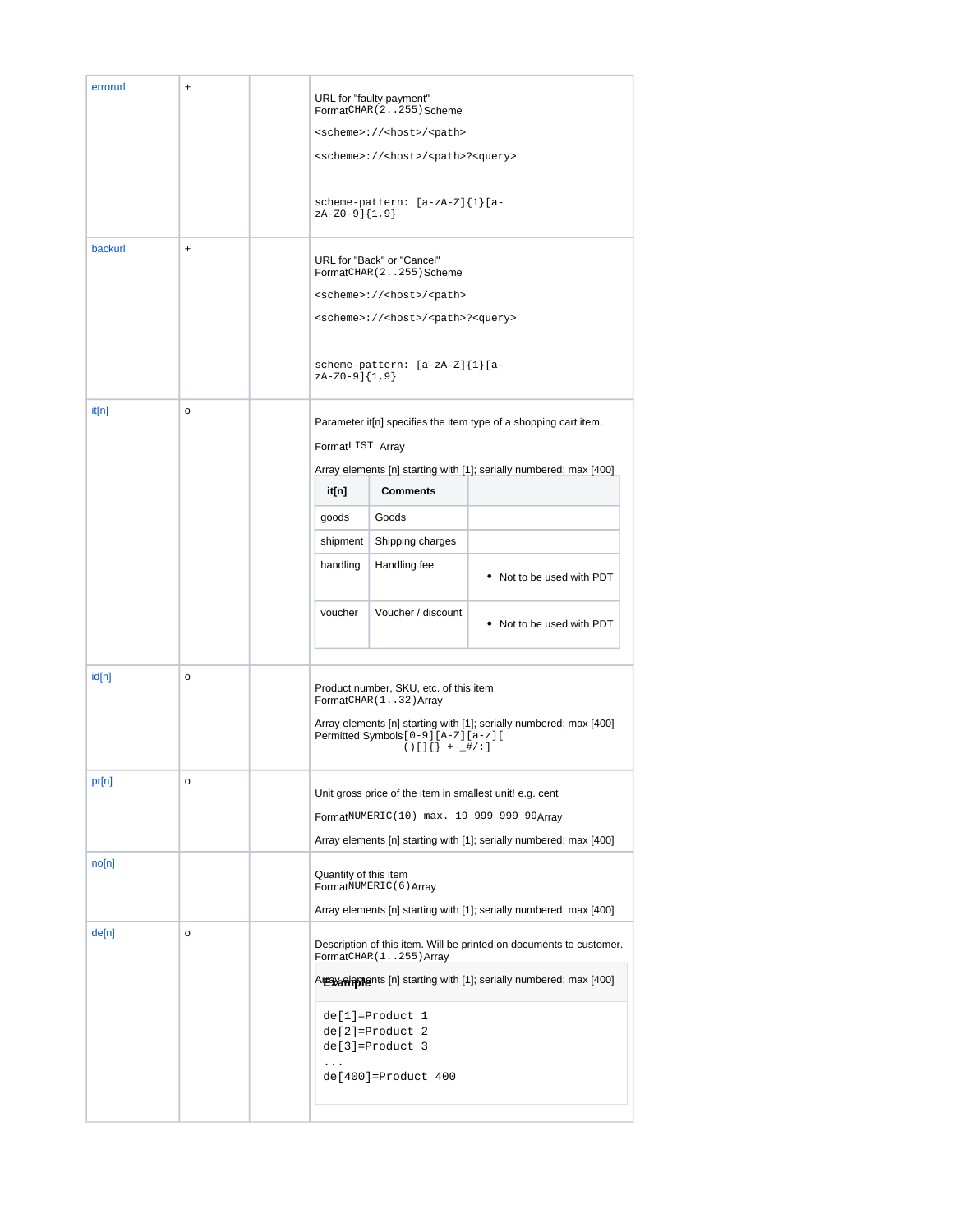<span id="page-10-1"></span><span id="page-10-0"></span>

| va[n]                        | o         |                                                                                                                                                                                                  | VAT rate (% or bp)<br>FormatNUMERIC (4) Array |                                                              |                                                |                                                                    |  |
|------------------------------|-----------|--------------------------------------------------------------------------------------------------------------------------------------------------------------------------------------------------|-----------------------------------------------|--------------------------------------------------------------|------------------------------------------------|--------------------------------------------------------------------|--|
|                              |           |                                                                                                                                                                                                  |                                               |                                                              |                                                | Array elements [n] starting with [1]; serially numbered; max [400] |  |
| Parameter (cash on delivery) |           |                                                                                                                                                                                                  |                                               |                                                              |                                                |                                                                    |  |
| shippingprovider             | $\ddot{}$ |                                                                                                                                                                                                  | Shipping Provider<br>FormatLIST               |                                                              |                                                |                                                                    |  |
|                              |           |                                                                                                                                                                                                  |                                               | <b>Shipping Provider</b>                                     | Comment                                        |                                                                    |  |
|                              |           |                                                                                                                                                                                                  | DHL                                           |                                                              | DHL, Germany                                   |                                                                    |  |
| Parameter (credit card)      |           |                                                                                                                                                                                                  |                                               |                                                              |                                                |                                                                    |  |
| cardpan                      | $\ddot{}$ |                                                                                                                                                                                                  |                                               | Primary account number of credit card<br>FormatNUMERIC(1319) |                                                |                                                                    |  |
|                              |           | • if your system handles "cardpan" directly you can not be<br>PCI DSS SAQ A compliant.<br>• for simple PCI DSS SAQ A compliance please use<br>PAYONE hosted iFrames together with pseudocardpan. |                                               |                                                              |                                                |                                                                    |  |
| cardtype                     | $\ddot{}$ |                                                                                                                                                                                                  | Card type of credit card<br>FormatLIST        |                                                              |                                                |                                                                    |  |
|                              |           |                                                                                                                                                                                                  | value                                         | Comment                                                      | type detection                                 | <b>BIN-Range for automatic card</b>                                |  |
|                              |           |                                                                                                                                                                                                  | $\vee$                                        | Visa                                                         | 4                                              |                                                                    |  |
|                              |           |                                                                                                                                                                                                  | M                                             | <b>MasterCard</b>                                            | 51-55,2221-2720                                |                                                                    |  |
|                              |           |                                                                                                                                                                                                  | A                                             | American<br><b>Express</b>                                   | 34, 37                                         |                                                                    |  |
|                              |           |                                                                                                                                                                                                  | D                                             | Diners /<br><b>Discover</b>                                  | 300-305,3095,36,38,39<br>601, 64, 65           |                                                                    |  |
|                              |           |                                                                                                                                                                                                  | G                                             | Discover                                                     |                                                |                                                                    |  |
|                              |           |                                                                                                                                                                                                  | J                                             | JCB                                                          | 3528-3589                                      |                                                                    |  |
|                              |           |                                                                                                                                                                                                  | O                                             | Maestro<br>International                                     |                                                | 50, 56-58, 602, 61, 620, 627, 63, 67                               |  |
|                              |           |                                                                                                                                                                                                  | P                                             | China Union<br>Pay                                           | 6282-6288                                      | 62212600-62299800,624-626,                                         |  |
|                              |           |                                                                                                                                                                                                  | U                                             | UATP / Airplus                                               | available yet                                  | 1220, 1920 -> coming soon; not                                     |  |
|                              |           |                                                                                                                                                                                                  | G                                             | girocard                                                     | 68 *                                           |                                                                    |  |
|                              |           |                                                                                                                                                                                                  | Apple Pay.                                    |                                                              |                                                | *girocard is currently only viable for e-commerce-payments via     |  |
| cardexpiredate               | $\ddot{}$ |                                                                                                                                                                                                  |                                               | Credit card expiry date YYMM                                 |                                                |                                                                    |  |
|                              |           |                                                                                                                                                                                                  |                                               | FormatNUMERIC(4), YYMM                                       |                                                |                                                                    |  |
| cardcvc2                     | o         |                                                                                                                                                                                                  |                                               | Credit card security number<br>FormatNUMERIC(34)             |                                                |                                                                    |  |
|                              |           |                                                                                                                                                                                                  |                                               |                                                              | must be used. This parameter must not be used. | For SAQ A compliance: <b>PAYONE Frontend hosted iFrame</b>         |  |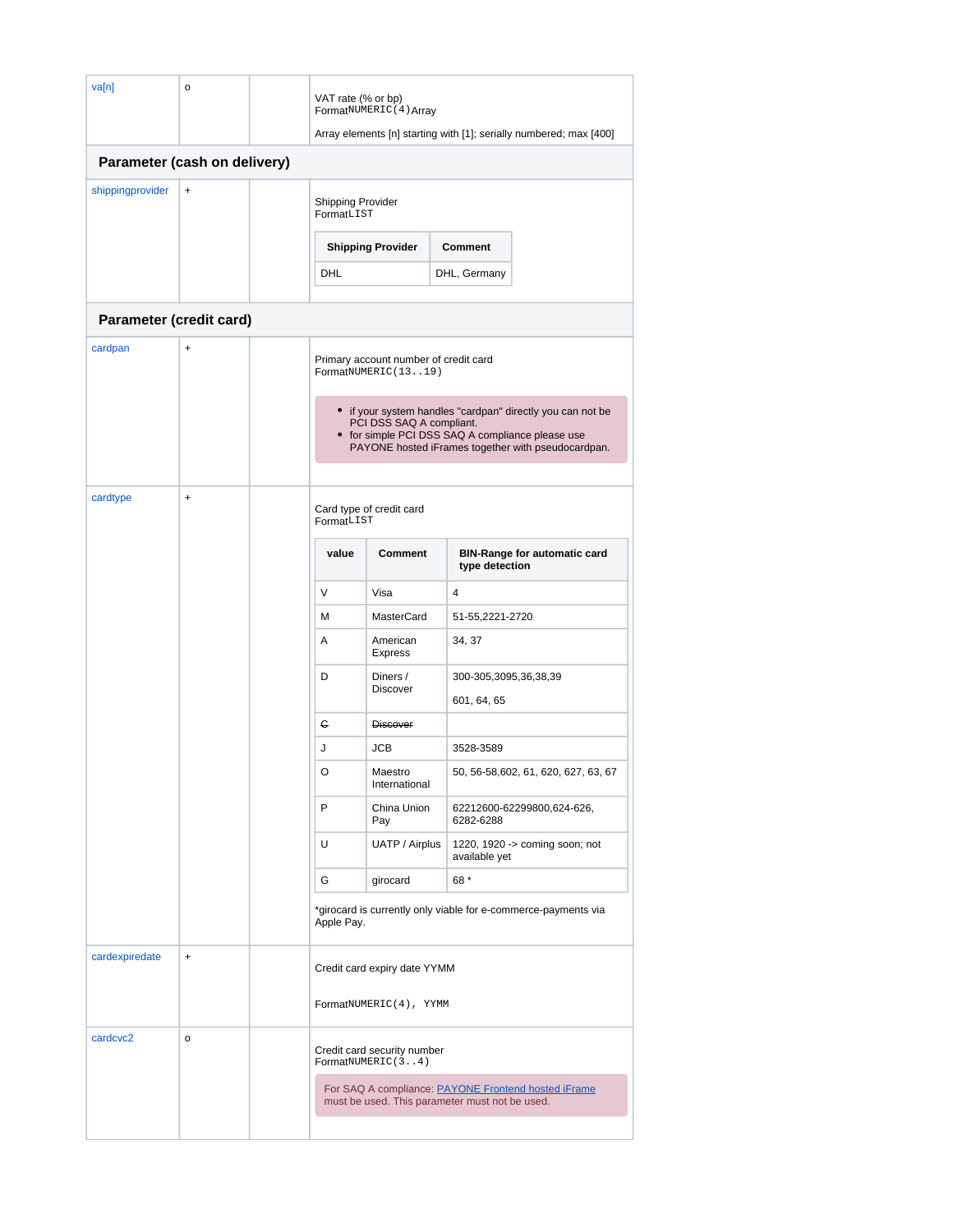<span id="page-11-1"></span><span id="page-11-0"></span>

| cardissuenumber                                 |           |                                                                                                                                                                                                                                                                                                                                                                                                               |                                                                                                                                                                                                                                                                                                                                                                                                                         |  |
|-------------------------------------------------|-----------|---------------------------------------------------------------------------------------------------------------------------------------------------------------------------------------------------------------------------------------------------------------------------------------------------------------------------------------------------------------------------------------------------------------|-------------------------------------------------------------------------------------------------------------------------------------------------------------------------------------------------------------------------------------------------------------------------------------------------------------------------------------------------------------------------------------------------------------------------|--|
| cardholder                                      | L.        | FormatCHAR(1.50)                                                                                                                                                                                                                                                                                                                                                                                              | Cardholder of credit card.                                                                                                                                                                                                                                                                                                                                                                                              |  |
| ecommercemode                                   | ÷,        | Specifies how the payment transaction should be processed - if<br>not default.<br>FormatLIST                                                                                                                                                                                                                                                                                                                  |                                                                                                                                                                                                                                                                                                                                                                                                                         |  |
|                                                 |           | value                                                                                                                                                                                                                                                                                                                                                                                                         | <b>Comments</b>                                                                                                                                                                                                                                                                                                                                                                                                         |  |
|                                                 |           | internet                                                                                                                                                                                                                                                                                                                                                                                                      | eCommerce Transaction (SSL secured)                                                                                                                                                                                                                                                                                                                                                                                     |  |
|                                                 |           |                                                                                                                                                                                                                                                                                                                                                                                                               | 3dsecure 3-D Secure transaction (can be enabled alternatively<br>in the risk settings)                                                                                                                                                                                                                                                                                                                                  |  |
|                                                 |           | moto                                                                                                                                                                                                                                                                                                                                                                                                          | Mail or telephone order transaction                                                                                                                                                                                                                                                                                                                                                                                     |  |
| Parameter (credit card with pseudo card number) |           |                                                                                                                                                                                                                                                                                                                                                                                                               |                                                                                                                                                                                                                                                                                                                                                                                                                         |  |
| pseudocardpan                                   | $\ddot{}$ |                                                                                                                                                                                                                                                                                                                                                                                                               | Pseudo primary account number for a credit card.<br>FormatNUMERIC(1619)                                                                                                                                                                                                                                                                                                                                                 |  |
| Parameter (3-D Secure)                          |           |                                                                                                                                                                                                                                                                                                                                                                                                               |                                                                                                                                                                                                                                                                                                                                                                                                                         |  |
| xid                                             | о         | • either "xid" (from previous 3dscheck)<br>or "successurl", "errorurl", "backurl" must be given.<br>3-D Secure transaction ID (if the request "3dscheck" was used<br>previous transactions), i.e.:<br>• value for "xid" is returned by request 3dscheck (optional<br>request)<br>• and then has to be used for request authorization, preauthori<br>zation or createaccess in request data<br>FormatCHAR(160) |                                                                                                                                                                                                                                                                                                                                                                                                                         |  |
| cavv                                            |           | 3-D Secure authentication value<br>FormatCHAR(1.140)                                                                                                                                                                                                                                                                                                                                                          |                                                                                                                                                                                                                                                                                                                                                                                                                         |  |
| eci                                             | ÷,        | 3-D Secure e-commerce indicator<br>FormatCHAR(12)                                                                                                                                                                                                                                                                                                                                                             |                                                                                                                                                                                                                                                                                                                                                                                                                         |  |
| successurl                                      | +         | zA-Z0-9]{1,9}                                                                                                                                                                                                                                                                                                                                                                                                 | • either "xid" (from previous 3dscheck)<br>• or "successurl", "errorurl", "backurl" must be given<br>• or default "successurl" and "backurl" for a portal are<br>configured within PMI.<br>URL for "payment successful"<br>FormatCHAR (2255) Scheme<br><scheme>://<host>/<path><br/><scheme>://<host>/<path>?<query><br/>scheme-pattern: <math>[a-zA-Z]{1}</math></query></path></host></scheme></path></host></scheme> |  |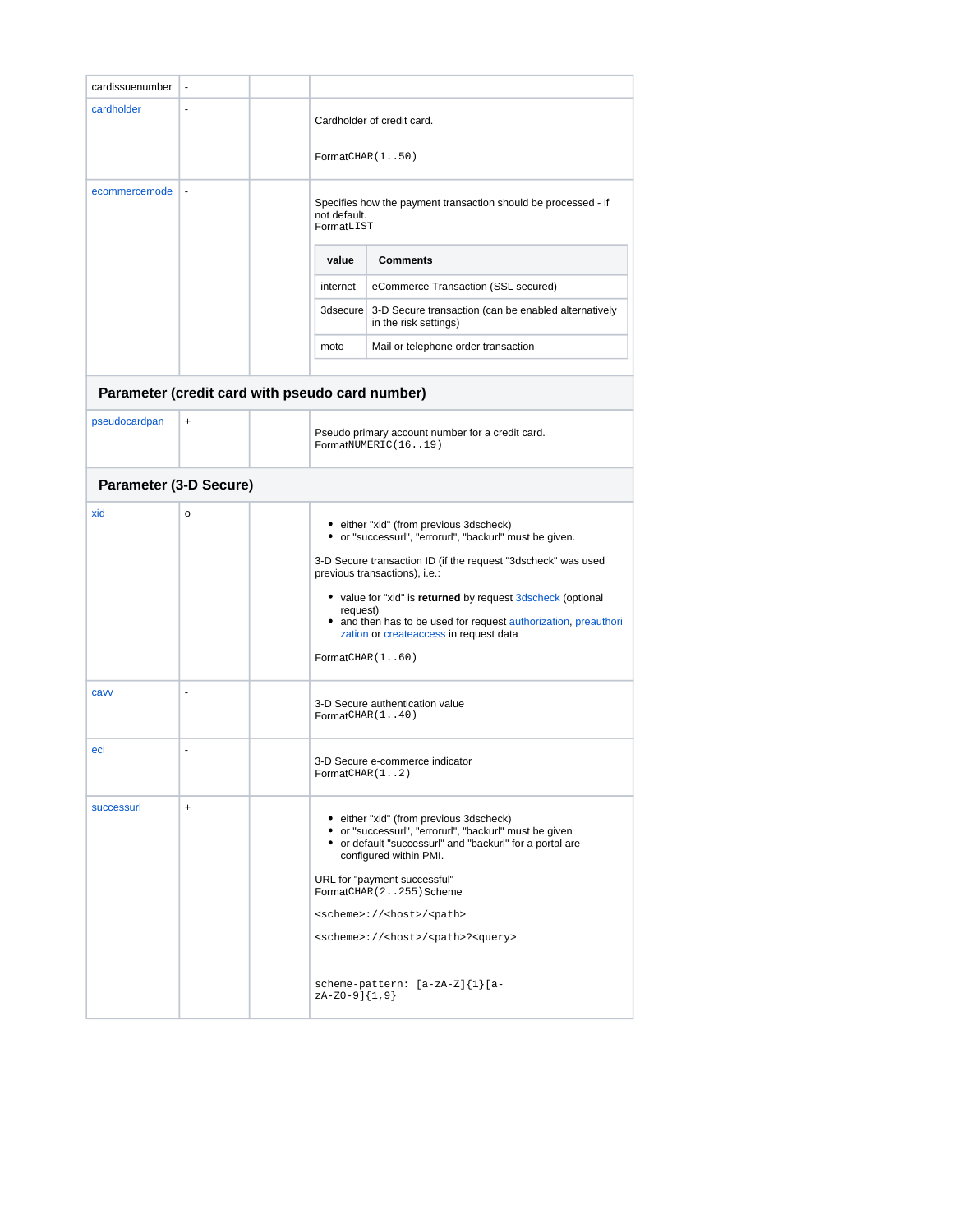<span id="page-12-0"></span>

| errorurl      | $\ddot{}$                    |                                                                       | • either "xid" (from previous 3dscheck)                                                                                                                                                                                                           |                       |                              |                            |  |
|---------------|------------------------------|-----------------------------------------------------------------------|---------------------------------------------------------------------------------------------------------------------------------------------------------------------------------------------------------------------------------------------------|-----------------------|------------------------------|----------------------------|--|
|               |                              |                                                                       | • or "successurl", "errorurl", "backurl" must be given.                                                                                                                                                                                           |                       |                              |                            |  |
|               |                              |                                                                       | URL for "faulty payment"<br>FormatCHAR (2255) Scheme                                                                                                                                                                                              |                       |                              |                            |  |
|               |                              | <scheme>://<host>/<path></path></host></scheme>                       |                                                                                                                                                                                                                                                   |                       |                              |                            |  |
|               |                              |                                                                       | <scheme>://<host>/<path>?<query></query></path></host></scheme>                                                                                                                                                                                   |                       |                              |                            |  |
|               |                              | zA-Z0-9]{1,9}                                                         | scheme-pattern: [a-zA-Z]{1}[a-                                                                                                                                                                                                                    |                       |                              |                            |  |
| backurl       | $\ddot{}$                    |                                                                       | • either "xid" (from previous 3dscheck)<br>• or "successurl", "errorurl", "backurl" must be given<br>• or default "successurl" and "backurl" for a portal are<br>configured within PMI.<br>URL for "Back" or "Cancel"<br>FormatCHAR (2255) Scheme |                       |                              |                            |  |
|               |                              |                                                                       | <scheme>://<host>/<path></path></host></scheme>                                                                                                                                                                                                   |                       |                              |                            |  |
|               |                              |                                                                       | <scheme>://<host>/<path>?<query></query></path></host></scheme>                                                                                                                                                                                   |                       |                              |                            |  |
|               |                              | zA-Z0-9]{1,9}                                                         | scheme-pattern: [a-zA-Z]{1}[a-                                                                                                                                                                                                                    |                       |                              |                            |  |
|               | <b>Parameter (Financing)</b> |                                                                       |                                                                                                                                                                                                                                                   |                       |                              |                            |  |
| financingtype | $\ddot{}$                    | Used with "clearingtype=fnc" to identify Financing type<br>FormatLIST |                                                                                                                                                                                                                                                   |                       |                              |                            |  |
|               |                              | Value                                                                 | Comment                                                                                                                                                                                                                                           | Server-<br><b>API</b> | <b>Client-</b><br><b>API</b> | <b>Frontend</b>            |  |
|               |                              | <b>RPV</b>                                                            | Ratepay Open<br>Invoice                                                                                                                                                                                                                           | $\bullet$             | Ø                            | Ø                          |  |
|               |                              | <b>RPS</b>                                                            | Ratepay Installme<br>nts                                                                                                                                                                                                                          | Ø                     | Ø                            |                            |  |
|               |                              | <b>RPP</b>                                                            | Ratepay Prepaym<br>ent                                                                                                                                                                                                                            | Ø                     | $\bm{\sigma}$                | $\left( \mathbf{v}\right)$ |  |
|               |                              | <b>RPD</b>                                                            | <b>Ratepay Direct</b><br>Debit                                                                                                                                                                                                                    | Ø                     | Ø                            | Ø                          |  |
|               |                              | <b>PYV</b>                                                            | <b>Unzer Invoice</b>                                                                                                                                                                                                                              | Ø                     | Ø                            |                            |  |
|               |                              | <b>PYS</b>                                                            | <b>Unzer Installment</b>                                                                                                                                                                                                                          | ◙                     | ◙                            |                            |  |
|               |                              | <b>PYM</b>                                                            | <b>Unzer Monthly</b>                                                                                                                                                                                                                              | $\bullet$             | ◙                            |                            |  |
|               |                              | <b>PYD</b>                                                            | <b>Unzer Direct</b><br>Debit                                                                                                                                                                                                                      | $\bullet$             | ◙                            |                            |  |
|               |                              | PPI                                                                   | PayPal Installment                                                                                                                                                                                                                                | ◙                     | ◙                            |                            |  |
|               |                              | <b>KLV</b>                                                            | <b>Klarna Checkout</b><br>Invoice                                                                                                                                                                                                                 | ◙                     | Ø                            |                            |  |
|               |                              | <b>KLS</b>                                                            | <b>Klarna Checkout</b><br>Installment                                                                                                                                                                                                             | $\bullet$             | ◐                            |                            |  |
|               |                              | KIS                                                                   | <b>Klarna Payments</b><br>"Slice it"<br>(Installments)                                                                                                                                                                                            | ◙                     |                              |                            |  |
|               |                              | KIV                                                                   | <b>Klarna Payments</b><br>"Pay now"<br>(Invoice)                                                                                                                                                                                                  | ◙                     |                              |                            |  |
|               |                              | KDD                                                                   | <b>Klarna Payments</b>                                                                                                                                                                                                                            | Ø                     |                              |                            |  |
|               |                              |                                                                       | "Pay now" (Direct<br>Debit)                                                                                                                                                                                                                       |                       |                              |                            |  |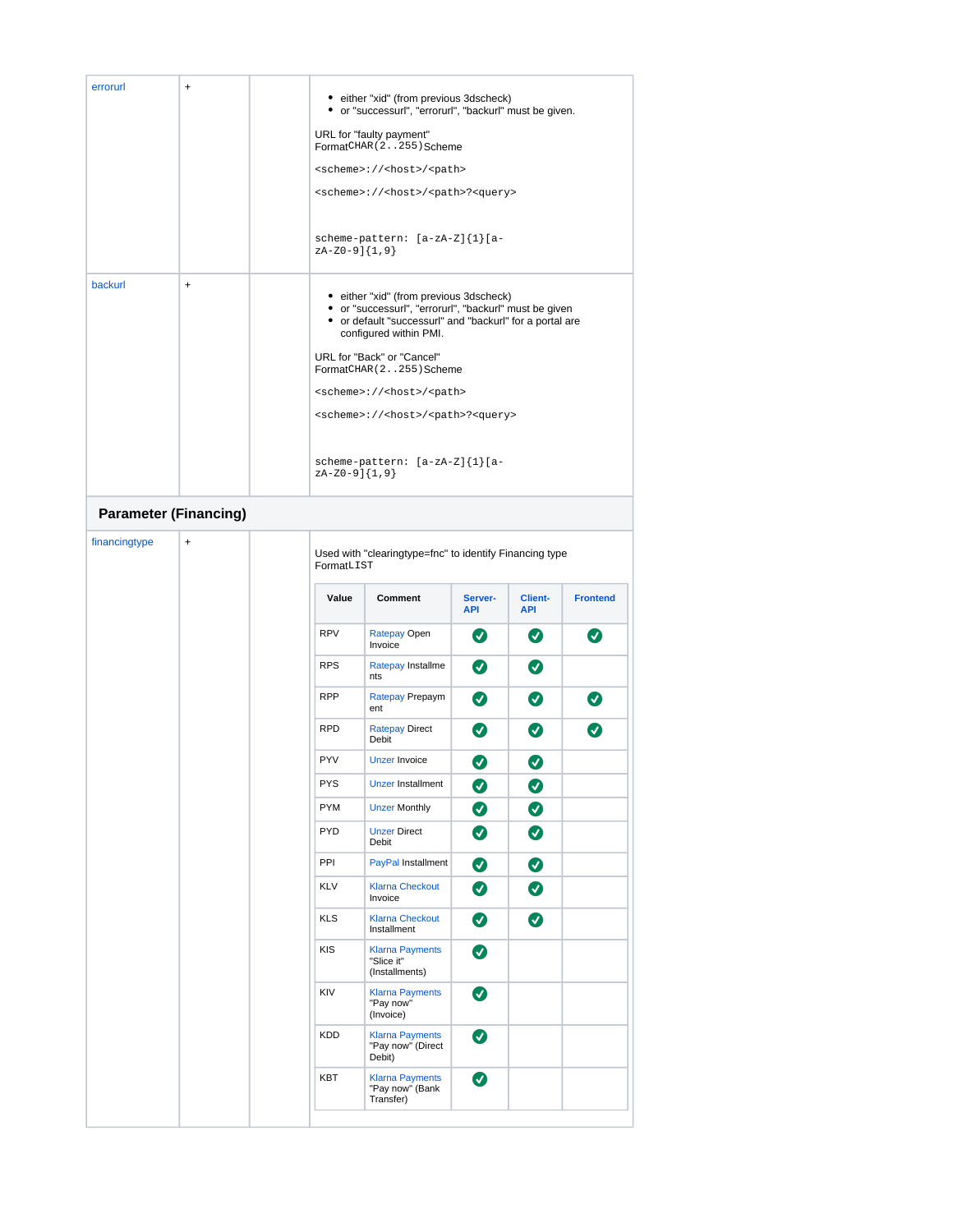| workorderid | o         | The workorderid is a technical id returned from the PAYONE<br>platform to identify a workorder. A workorder is a part of a<br>payment process (identified by a txid). The workorderid is used for<br>the genericpayment request.<br>FormatCHAR(150) |                         |                                                                    |  |
|-------------|-----------|-----------------------------------------------------------------------------------------------------------------------------------------------------------------------------------------------------------------------------------------------------|-------------------------|--------------------------------------------------------------------|--|
| it[n]<br>+  |           | Parameter it[n] specifies the item type of a shopping cart item.<br>FormatLIST Array<br>Array elements [n] starting with [1]; serially numbered; max [400]                                                                                          |                         |                                                                    |  |
|             |           | it[n]                                                                                                                                                                                                                                               | <b>Comments</b>         |                                                                    |  |
|             |           | goods                                                                                                                                                                                                                                               | Goods                   |                                                                    |  |
|             |           | shipment                                                                                                                                                                                                                                            | Shipping charges        |                                                                    |  |
|             |           | handling                                                                                                                                                                                                                                            | Handling fee            | • Not to be used with PDT                                          |  |
|             |           | voucher                                                                                                                                                                                                                                             | Voucher / discount      | • Not to be used with PDT                                          |  |
| id[n]       | +         | Product number, SKU, etc. of this item<br>FormatCHAR(132) Array<br>Array elements [n] starting with [1]; serially numbered; max [400]<br>Permitted Symbols [0-9] [A-Z] [a-z] [<br>$() [] \}$ +-_#/:]                                                |                         |                                                                    |  |
| pr[n]       | $\ddot{}$ | Unit gross price of the item in smallest unit! e.g. cent<br>FormatNUMERIC(10) max. 19 999 999 99Array<br>Array elements [n] starting with [1]; serially numbered; max [400]                                                                         |                         |                                                                    |  |
| no[n]       | +         | Quantity of this item                                                                                                                                                                                                                               | FormatNUMERIC(6) Array  | Array elements [n] starting with [1]; serially numbered; max [400] |  |
| de[n]<br>+  |           | Description of this item. Will be printed on documents to customer.<br>FormatCHAR (1255) Array                                                                                                                                                      |                         |                                                                    |  |
|             |           | Arrewarring nts [n] starting with [1]; serially numbered; max [400]<br>$de[1] = Product 1$<br>$de[2] = Product 2$<br>$de[3] = Product 3$<br>$\cdots$<br>de[400]=Product 400                                                                         |                         |                                                                    |  |
| va[n]       | $\sim$    | VAT rate (% or bp)                                                                                                                                                                                                                                  | FormatNUMERIC (4) Array | Array elements [n] starting with [1]; serially numbered; max [400] |  |

<span id="page-13-2"></span><span id="page-13-1"></span><span id="page-13-0"></span>

| <b>Response "preauthorization"</b> |           |        |                                       |  |
|------------------------------------|-----------|--------|---------------------------------------|--|
| Common<br><b>Parameter</b>         | Required  | Format | Comment                               |  |
| status                             | $\ddot{}$ |        | APPROVED / REDIRECT / ERROR / PENDING |  |
| <b>Parameter (APPROVED)</b>        |           |        |                                       |  |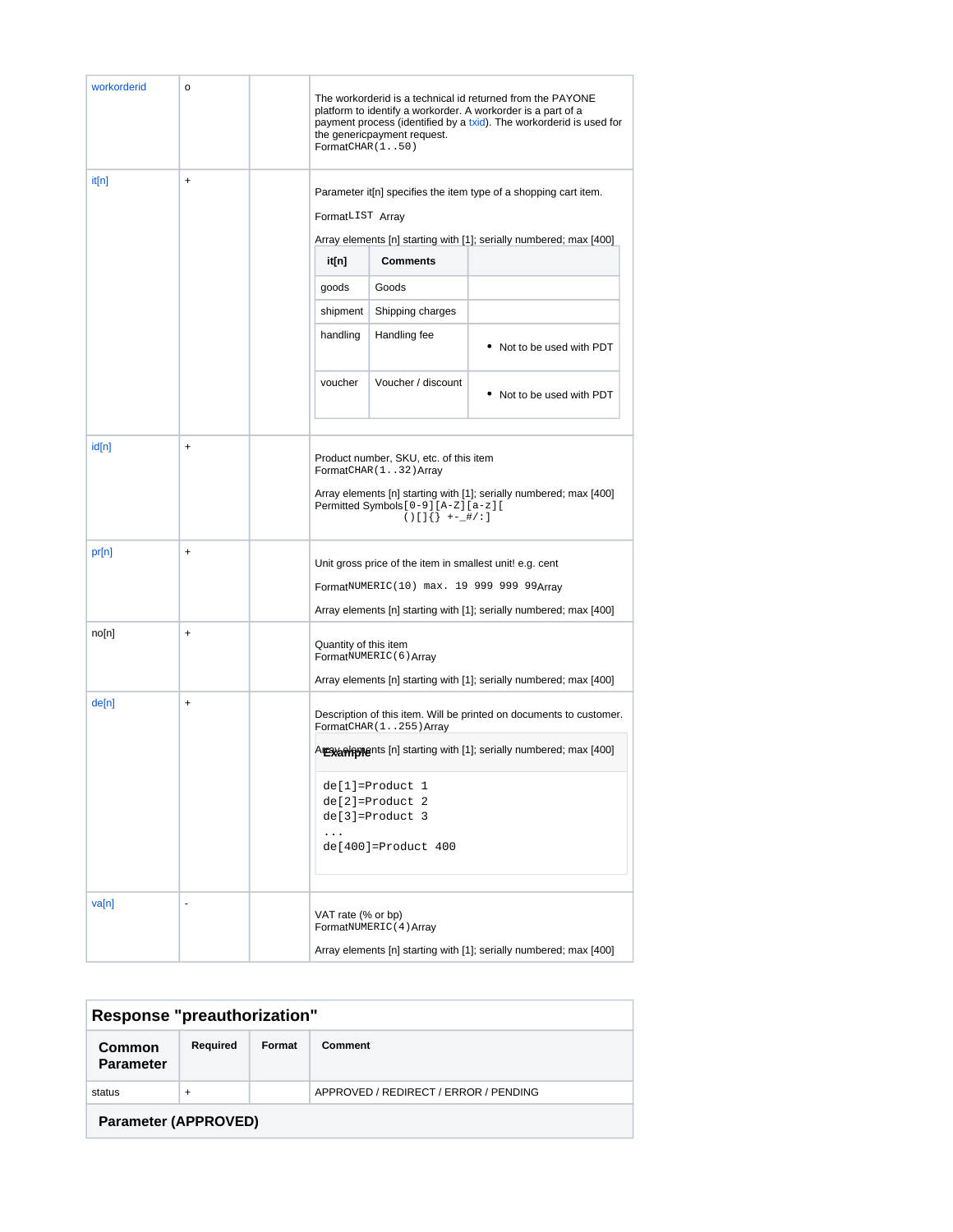<span id="page-14-4"></span><span id="page-14-3"></span><span id="page-14-2"></span><span id="page-14-1"></span><span id="page-14-0"></span>

| txid                                                            | +                                                 |         | The txid specifies the payment process within the PAYONE<br>platform<br>FormatNUMERIC(912)                                                                                                                 |  |  |  |  |
|-----------------------------------------------------------------|---------------------------------------------------|---------|------------------------------------------------------------------------------------------------------------------------------------------------------------------------------------------------------------|--|--|--|--|
| userid                                                          | +                                                 |         | PAYONE User ID, defined by PAYONE<br>FormatNUMERIC(612)                                                                                                                                                    |  |  |  |  |
|                                                                 |                                                   |         | Parameter (PENDING)(currently only supported for KLV/KLS)                                                                                                                                                  |  |  |  |  |
| txid                                                            | $\ddot{}$                                         |         | The txid specifies the payment process within the PAYONE<br>platform<br>FormatNUMERIC(912)                                                                                                                 |  |  |  |  |
| userid                                                          | $\ddot{}$                                         |         | PAYONE User ID, defined by PAYONE<br>FormatNUMERIC(612)                                                                                                                                                    |  |  |  |  |
|                                                                 |                                                   |         | Parameter (REDIRECT) (3-D Secure/online transfer/e-wallet)                                                                                                                                                 |  |  |  |  |
| txid                                                            | $\ddot{}$                                         |         | The txid specifies the payment process within the PAYONE<br>platform<br>FormatNUMERIC(912)                                                                                                                 |  |  |  |  |
| userid                                                          | $\ddot{}$                                         |         | PAYONE User ID, defined by PAYONE<br>FormatNUMERIC(612)                                                                                                                                                    |  |  |  |  |
| redirecturl                                                     | $\ddot{}$                                         |         | Redirect URL zMerchant system has to redirect customer to this<br>URL to complete payment<br>FormatCHAR (22000)                                                                                            |  |  |  |  |
| <b>Parameter (ERROR)</b>                                        |                                                   |         |                                                                                                                                                                                                            |  |  |  |  |
| errorcode                                                       | +                                                 |         | In case of error the PAYONE Platform returns an error code for<br>your internal usage.<br>FormatNUMERIC(16)                                                                                                |  |  |  |  |
| errormessage                                                    | $\ddot{}$                                         |         | In case of error the PAYONE Platform returns an error message<br>for your internal usage.<br>FormatCHAR (11024)                                                                                            |  |  |  |  |
| customermessage -                                               |                                                   |         | The customermessage is returned to your system in order to be<br>displayed to the customer.<br>(Language selection is based on the end customer's language,<br>parameter "language")<br>FormatCHAR (11024) |  |  |  |  |
|                                                                 | Parameter (credit card - if AVS has been ordered) |         |                                                                                                                                                                                                            |  |  |  |  |
|                                                                 |                                                   | A1      | AVS return value, see AVS-Returns (protect_result_avs)                                                                                                                                                     |  |  |  |  |
| protect_result_avs -<br>Parameter (Prepayment/cash on delivery) |                                                   |         |                                                                                                                                                                                                            |  |  |  |  |
| clearing_bankacc                                                | $\ddot{}$                                         | AN35    | Recipient bank account holder                                                                                                                                                                              |  |  |  |  |
| ountholder<br>clearing_bankco<br>untry                          | $\ddot{}$                                         | Default | Recipient account type/ country<br>(e.g. DE, AT, etc.)                                                                                                                                                     |  |  |  |  |
| clearing_bankacc<br>ount                                        | $\ddot{}$                                         | AN26    | Recipient account number                                                                                                                                                                                   |  |  |  |  |
| clearing_bankco<br>de                                           | o                                                 | AN11    | Recipient sort code                                                                                                                                                                                        |  |  |  |  |
| clearing_bankiban  -                                            |                                                   | AN35    | <b>Recipient IBAN</b>                                                                                                                                                                                      |  |  |  |  |